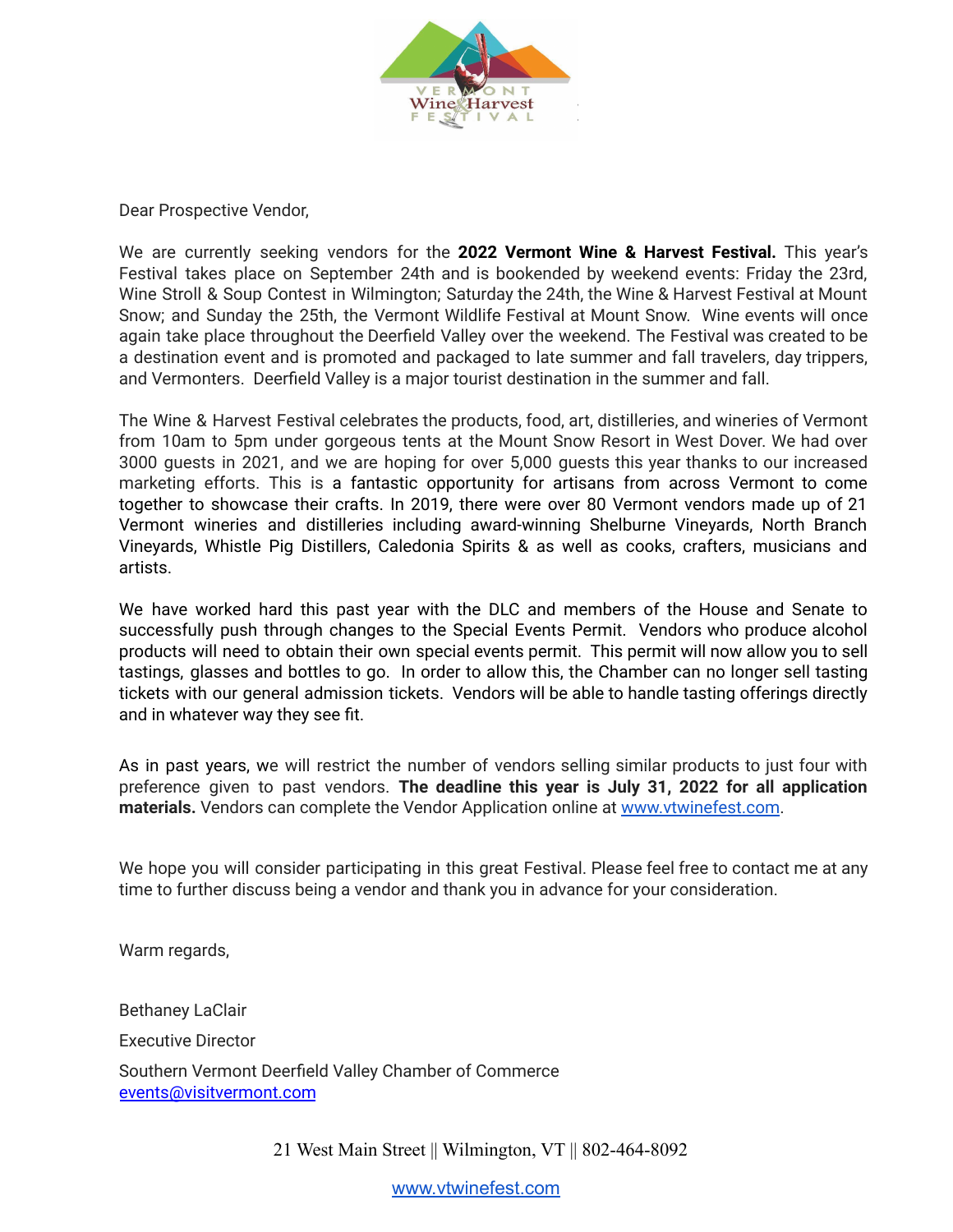

# **Rules, Regulations and Policies**

### **General**

1. Vendors are required to set up at the Mount Snow Resort site by 9am on Saturday, September 24. Friday set-up will also be available from 12pm – 5pm.

2. Limited power is available – Power will be supplied with completed Pricing Form for a \$25 flat fee per booth. Please indicate details of vendor power needs on Pricing Form. Due no later than July 31.

3. If you need a phone line to process credit cards there will be a \$200 charge. Please reserve by July 31. Wi-Fi and Cellular service were used in the past without issues.

4. Additional tables are available for rent. Cost is \$12 per 6 foot table and must be reserved prior to July 31.

5. Please submit the Certificate of Insurance with information requested by Mount Snow Resort, Ltd. attached herein. Additional insured must be written EXACTLY as requested by Mount Snow. For further information contact [events@visitvermont.com](mailto:events@visitvermont.com).

#### **Winery or other liquor requirements**

1. Copy of License to sell vinous or spirituous beverages must be provided at time of application. Each distiller will need to apply for their own special events permit for this event. This is a change from how permitting has been handled in the past and is a result of changes to the permitting requirements however it allows manufacturers to sell tastings, glasses and bottles to go all from your booth.

2. Please remit Certificate of Liquor Liability Insurance policy **with application**.

3. Proof of attendance to the Vermont Department of Liquor Control Certificate of First Class Seminar must be on your person during the Festival.

4. Tasting tickets will **not** be sold by the Chamber this year. This is a change needed to adhere with the special events permit requirements.

#### **General Information for artists and crafters:**

- 1. There are a limited number of booths allotted to crafts and arts.
- 2. We will limit the amount of artist and craft vendors selling similar items (pottery, jewelry, etc.) to four.

3. Early applications will receive preference on booth placement.

#### **General Information for vendors:**

1. Block rooms may be available – check [www.vtwinefest.com](http://www.thevermontfestival.com) for details in the future for area information and driving directions.

2. Opportunities to vend at other weekend events possible, please contact the Chamber office at (802) 464-8092 for details after July 15, 2022.

#### **Checklist for Information to Return to the Chamber:**

1. Signed Application/Contract: Due July 31, 2022 *Completed application includes the following:*

21 West Main Street || Wilmington, VT || 802-464-8092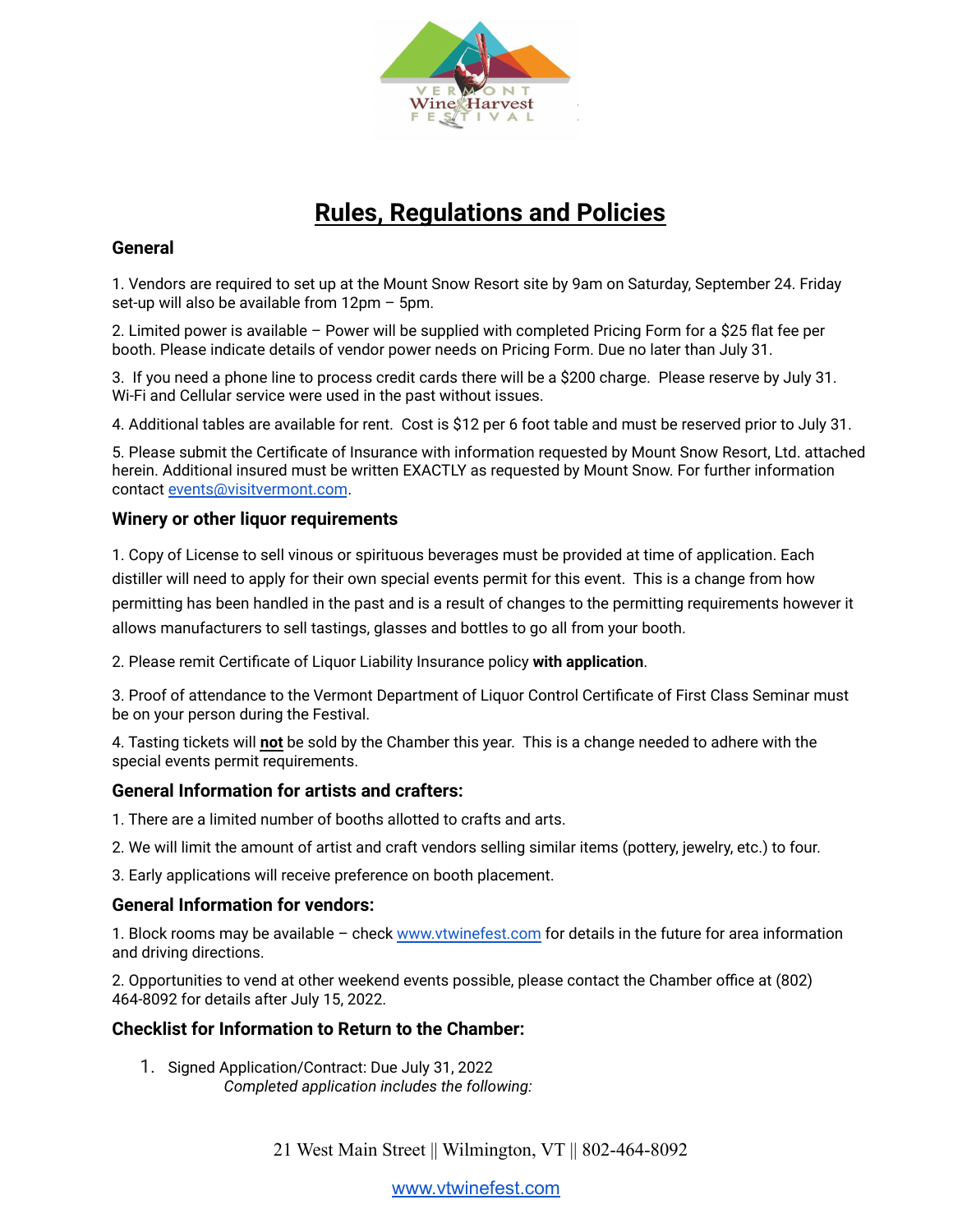

- 2. Payment for Vendors at the Sept. 24, 2022 Wine and Harvest Festival: See Pricing Form
- 3. Certificate of Insurance with application
- 4. Wineries and Distilleries: See above for additional DLC information required.

## **Application/Contract**

|                                                                                                          |  |  | <b>Company listing information</b> (for website and materials) |  |  |
|----------------------------------------------------------------------------------------------------------|--|--|----------------------------------------------------------------|--|--|
| Product to be supplied (Please circle): Wine / Spirits / Food Court Vendor / Crafter or Artist / Edibles |  |  |                                                                |  |  |
|                                                                                                          |  |  |                                                                |  |  |

**A 50% deposit is required with this application.** Exhibit space will not be assigned until payment is received.

**Make checks payable** or complete credit card info at bottom of Pricing Form and return to: **Southern Vermont Deerfield Valley Chamber of Commerce (SVDVCOC),** 21 West Main St,. Wilmington, VT 05363 802-464-8092 [events@visitvermont.com](mailto:events@visitvermont.com) [www.vtwinefest.com](http://www.vtwinefest.com)

### **Exhibit Space Reservations are Subject to Acceptance of this Application/Contract by Event Management**

#### **I AGREE TO ABIDE BY SHOW RULES, REGULATIONS, AND POLICIES**

Printed name: Title:

Authorized signature: Date:

#### **COMPUTATION OF EXHIBIT FEE**

Vermont Exhibitors may pay the entire fee with submission of this Contract; balance is due by July 31, 2022. If submitted after the deadline the entire Exhibit Fee must accompany the Contract.

**CANCELLATION POLICY:** Mt. Snow Valley Chamber of Commerce (SVDVC) must be notified *in writing* of an

21 West Main Street || Wilmington, VT || 802-464-8092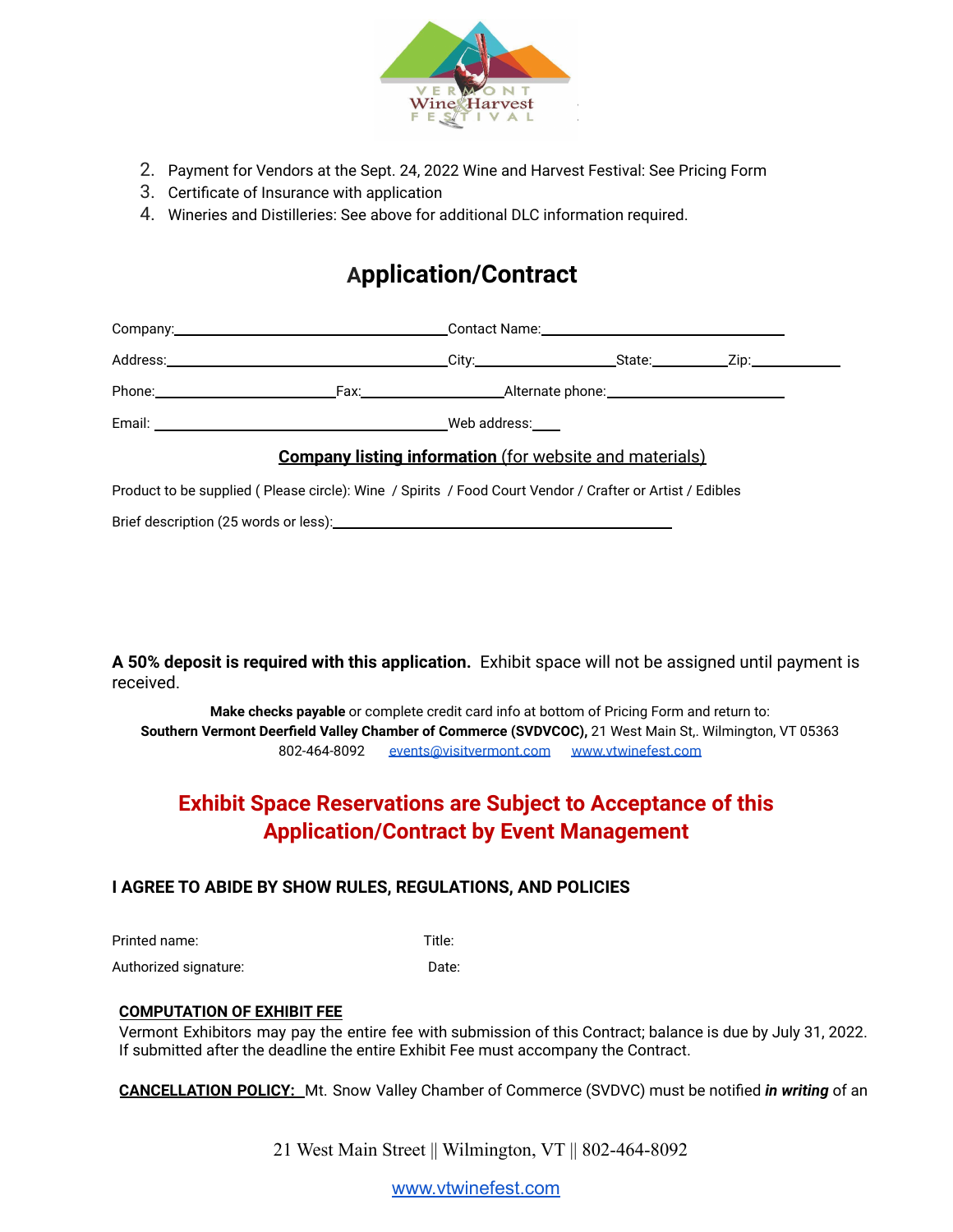

exhibitor's desire to cancel exhibit space. If notification is received before July 31, 2022, a full refund will be issued. Cancellation of exhibit space after July 31, 2022 will result in a forfeiture of the total cost of spaceno refund will be issued. All refunds will be sent at the conclusion of the event.

## **Pricing**

#### **Opportunity (Please select one exhibit option) Total Due By 7.31.22 Standard Exhibitor Package** (Vermont Businesses, crafters, vendors) **10' x 10' exhibit space includes ONE 6' table** \$150 - Non Edibles \$175 - Edibles (cheese, chocolate, etc) **Vermont Wineries and Distilleries 10 exhibit space includes ONE 6' table** See Vendor Rules, Regulations and Policies for Wineries. \$350 **Additional 6' Tables** In addition to the ONE 6' table Provided Sign up by 7.31.22 \$12 per table # of Tables\_\_\_\_\_ **Electric Needs: Flat fee per booth This is not guaranteed-** Chamber will confirm- please consider elect alternatives. All applications must be rec'd by 7.31.22  $\overline{$}$ \$50 # Amps / # Needed  $\sqrt{2}$ Choose: Appliance/Lighting **10 % Discount For SVDVCoC MEMBERS TOTAL** \$

### *\*\*\*\*\*DEADLINE: Friday, July 31, 2022 FOR ALL PAYMENTS\*\*\*\*\**

#### **CREDIT CARD PAYMENTS**

Visa\_\_\_\_ MasterCard\_\_\_\_ American Express\_\_\_\_ Card # \_\_\_ Expiration date\_\_\_\_\_\_\_\_\_\_\_\_\_

Printed Name on Card\_\_\_\_\_\_\_\_\_\_\_\_\_\_\_\_\_\_\_\_\_\_\_\_\_\_\_\_\_\_\_\_\_\_\_\_\_\_\_\_\_\_\_\_\_\_\_\_\_\_\_\_\_\_\_\_\_\_\_\_\_\_\_\_\_\_\_\_\_\_\_\_\_\_\_\_  $CCV \#$ 

Authorized Signature\_

I authorize Mt. Snow Valley Chamber of Commerce to debit my credit card for the charges on this Contract.

21 West Main Street || Wilmington, VT || 802-464-8092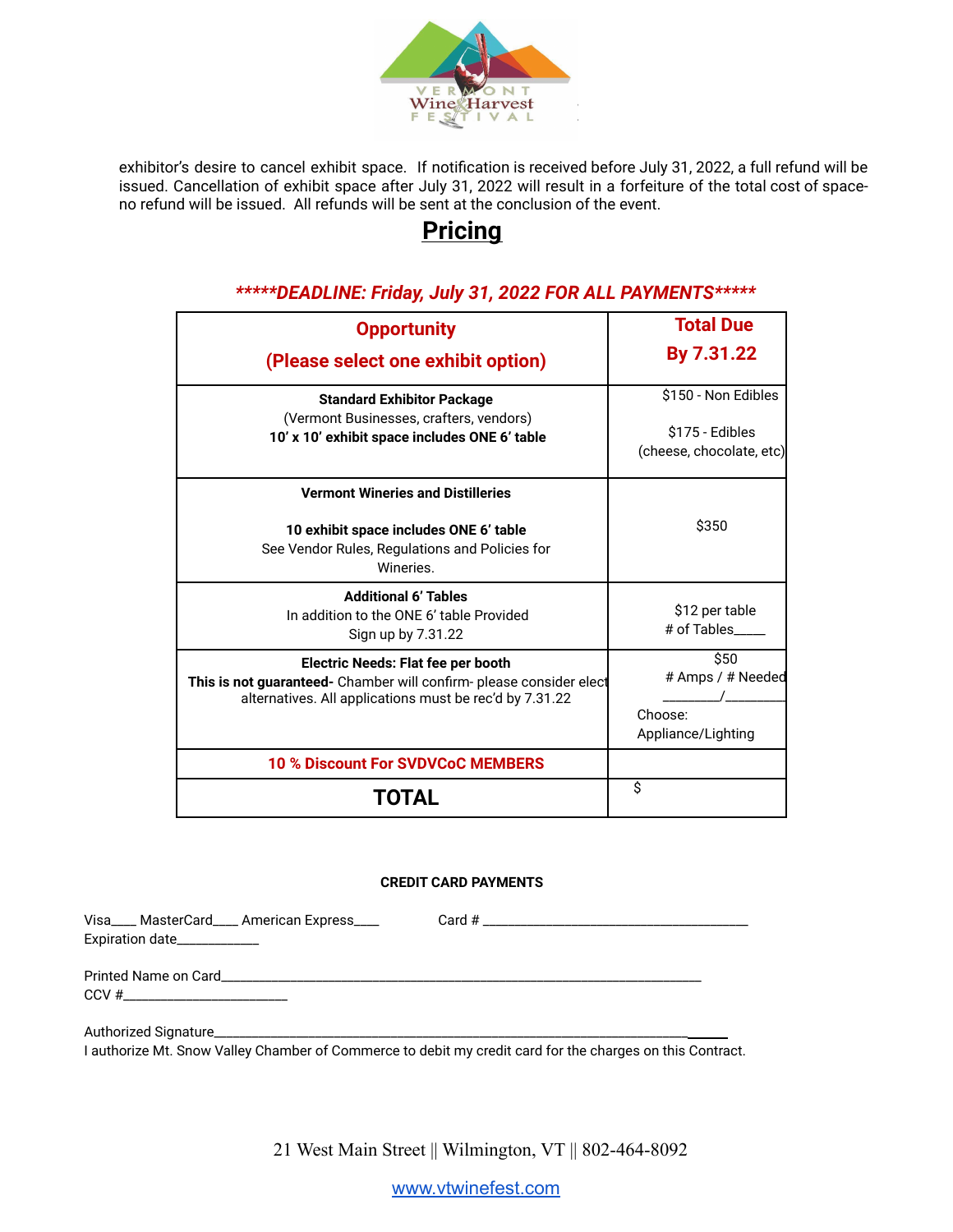

#### **EXHIBIT A** - **GENERAL INSURANCE GUIDELINES FOR OUTSIDE VENDORS**

The following minimum insurance standards shall apply to all vendors performing, selling or distributing products and services at Mount Snow Ltd. If a product or service, in the opinion of Mount Snow Risk Management, represents an unusual or exceptional risk, Mount Snow Risk Management may establish additional insurance requirements for that product or service.

1. **Certificate Holder:** Mount Snow, Ltd. and Vail Resorts Inc. ←Please make sure that on your liability insurance 39 Mount Snow Rd., PO Box 2805, West Dover, VT 05356 your agent uses the highlighted under 'additional Meghan.E.Wilcock@vailresorts.com insured.

2. **General Liability:** Including Bodily Injury and Property Damage Liability, Independent Contractors Liability, Contractual Liability, Product Liability and Completed Operations Liability in an amount not less than \$1,000,000 per occurrence and \$2,000,000 general aggregate. **Certificate Holder, its officers, directors and agents shall be named as additional insured on the Vendor's general liability policy.**

3. **Automobile Liability:** For vendors who will drive on Mount Snow premises, proof of automobile policy with minimum combined single limits of \$500,000 per occurrence for bodily injury and property damage, including owned, hired and non-owned vehicle coverage.

4. **Umbrella or Excess Liability:** Umbrella or excess liability may be required if vendor services represent unusual or exceptional risk as determined by Mount Snow Risk Management.

5. **Workers Compensation and Employer Liability Insurance:** For any vendors with employees, standard workers' compensation as required by Vermont State statute and employers liability insurance in an amount not less than \$100,000 per accident and \$500,000 annual aggregate. Sole proprietors may be required to carry workers' compensation as determined by Mount Snow Risk Management.

6. **Professional Liability (Errors and Omissions); Liquor Liability; Inland Marine Coverage; etc.:** Applicable with vendor services provided.

7. All premiums shall be paid by vendor and the evidence of such insurance delivered to Mount Snow in the form of Certificates of Insurances verifying the above coverages and submitted to the named certificate holder 15 days prior to commencing business operations with/at Mount Snow. Vendor agrees to maintain insurance meeting the foregoing requirements at all times during the term of vendor's business operations with or on Mount Snow property.

8. If any policy is canceled, the vendor shall immediately provide Mount Snow with evidence of replacement policies and evidence of the payment of all premiums in connection therewith. The failure to do so shall entitle Mount Snow to terminate or suspend any vendor services immediately in its sole discretion and/or request such vendor vacate the premises.

9. The insurance policies described in this Section shall be primary and not contributory to other insurance coverage carried by Peak Resorts Inc. and/or Mount Snow Ltd. Evidence of such primary coverage shall be provided by the vendor on its certificates of insurance. Such insurances shall be obtained from companies with a BEST Guide rating of A VII or better. Such insurances shall be written on forms acceptable by Mount Snow, and shall provide that the coverage thereunder may not be reduced or canceled unless 15 days prior written notice of cancellation is furnished to Mount Snow. Vendor's policies shall be effective prior to entering Mount Snow premises and shall continue through the time the vendor is on site.

10. In the event that Mount Snow damages the vendor's property, through no fault of the vendor, Mount Snow shall be responsible for the repair or replacement cost of such property. Vendor agrees that it will notify Mount Snow immediately of such loss by filing a written damage report with Mount Snow Mountain Risk

21 West Main Street || Wilmington, VT || 802-464-8092